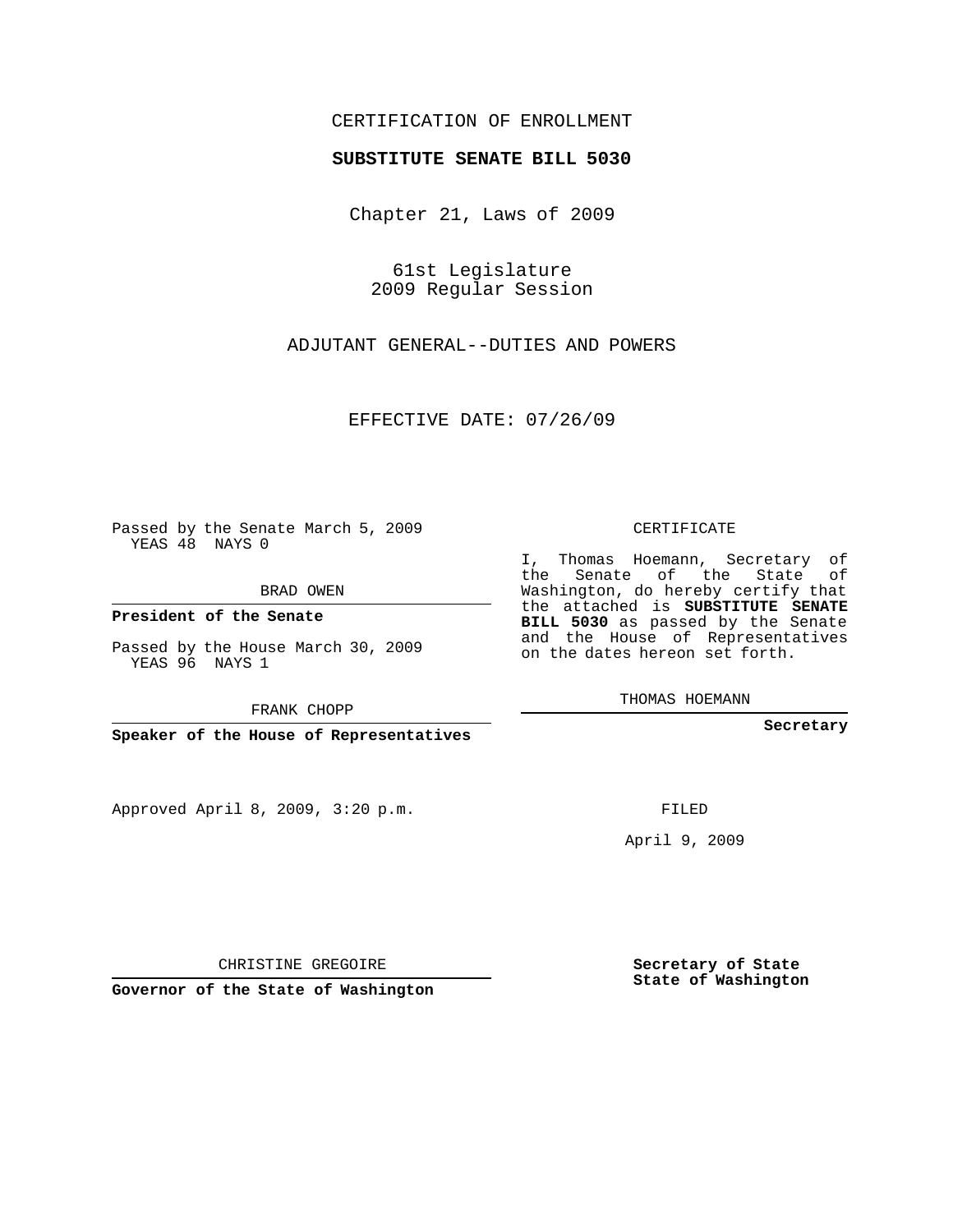## **SUBSTITUTE SENATE BILL 5030** \_\_\_\_\_\_\_\_\_\_\_\_\_\_\_\_\_\_\_\_\_\_\_\_\_\_\_\_\_\_\_\_\_\_\_\_\_\_\_\_\_\_\_\_\_

\_\_\_\_\_\_\_\_\_\_\_\_\_\_\_\_\_\_\_\_\_\_\_\_\_\_\_\_\_\_\_\_\_\_\_\_\_\_\_\_\_\_\_\_\_

Passed Legislature - 2009 Regular Session

## **State of Washington 61st Legislature 2009 Regular Session**

**By** Senate Government Operations & Elections (originally sponsored by Senators Kilmer, Hobbs, Swecker, Shin, Berkey, Eide, Hatfield, McAuliffe, and Roach; by request of Military Department and Joint Committee on Veterans' and Military Affairs)

READ FIRST TIME 01/20/09.

 1 AN ACT Relating to militia records, property, command, and 2 administration; and amending RCW 38.12.020.

3 BE IT ENACTED BY THE LEGISLATURE OF THE STATE OF WASHINGTON:

 4 **Sec. 1.** RCW 38.12.020 and 1989 c 19 s 12 are each amended to read 5 as follows:

6 The adjutant general shall:

7 ((<del>(1) Keep rosters of all active, reserve, and retired officers of</del> 8 the militia, and all other records, and papers required to be kept and 9 filed therein, and shall submit to the governor such reports of the 10 operations and conditions of the organized militia as the governor may 11 require. 12  $(2)$ ) (1) Subject to the orders of the commander-in-chief, command

13 the Washington national guard and recruit, train, maintain, and 14 administer the organized militia of the state of Washington.

15 (2) Supervise the preparation and submission of any records 16 required by the federal government, the governor, or as otherwise 17 required by law.

18 (3) Maintain records of the organized militia and state military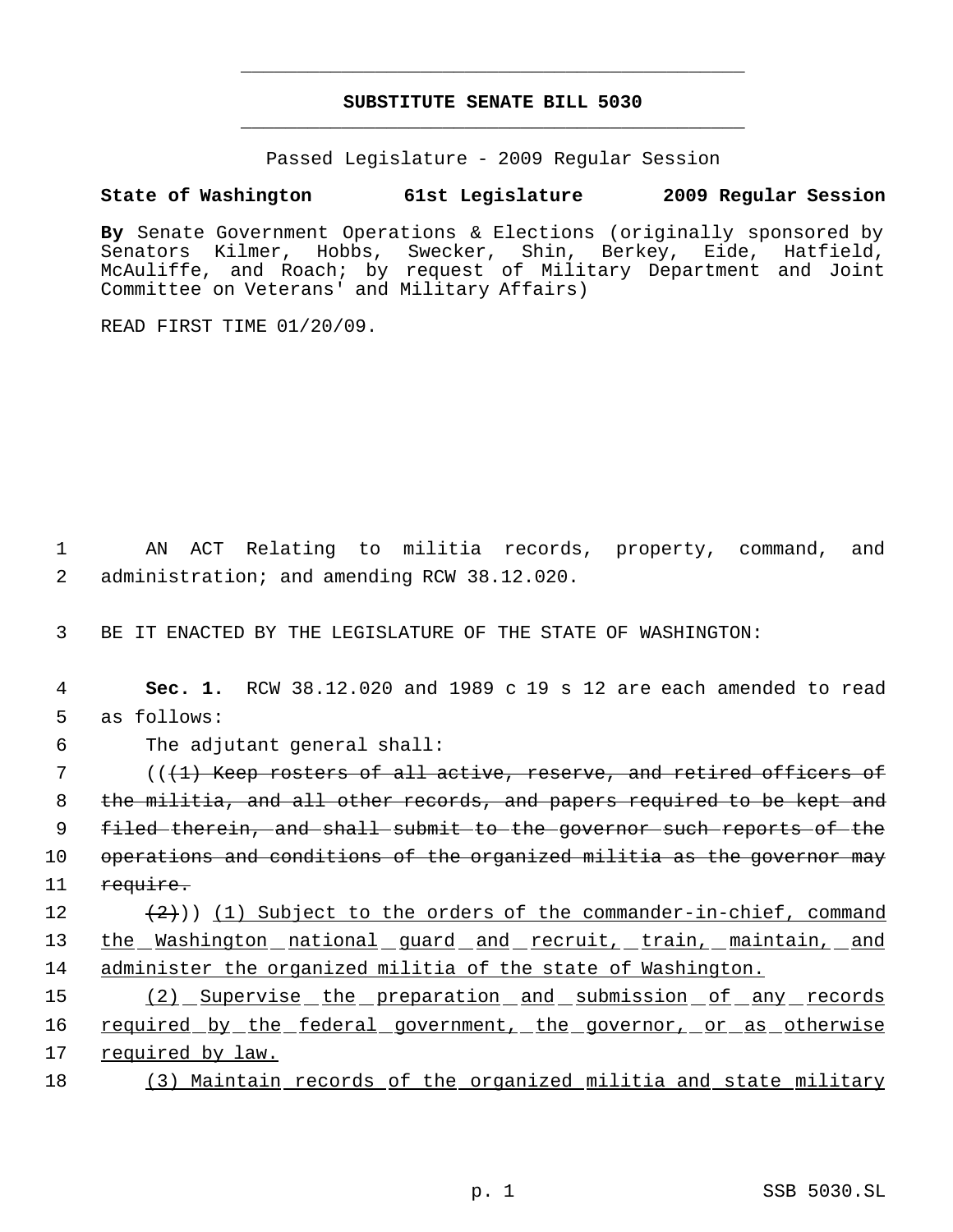1 department as required by law. The adjutant general shall deposit 2 records with the state archivist for historical purposes.

 (4) Cause ((the military law, and such other military publications 4 as  $-may$  be necessary for the  $-military$  service, to be prepared and distributed at the expense of the state, to the departments and units 6 of-the organized militia)) to be published and distributed to the organized militia at state expense necessary documents or publications, to include the Washington code of military justice.

9  $((+3))$   $(5)$  Keep just and true accounts of all moneys received and 10 disbursed by ((him or her)) the military department.

11  $((+4))$   $(6)$  Attest all commissions issued to military officers of 12 this state.

13 (((5) Make - out - and - transmit - all - militia - reports, - returns, - and 14 communications prescribed by acts of congress or by direction of the 15 department of defense and the national guard bureau.

16 (6) Have a seal, and all copies, orders, records, and papers in his 17 or her office, duly certified and authenticated under the seal, shall 18 be - evidence - in - all - cases - in - like - manner - as - if - the - originals - were 19 produced. The seal now used in the office of the adjutant general 20 shall be the seal of his or her office and shall be delivered by him or 21 her to the successor.)

22 (7) Be the custodian of the seal of the office of adjutant general 23 and deliver the same to his or her successor. All orders issued from 24 ( $(his - or - her)$ ) the office of the adjutant general shall be 25 authenticated with the seal. Orders or records under the seal shall be 26 prima facie proof of certification or authenticity.

27 ( $(\overline{7})$  Make)) (8) Promulgate in orders such regulations pertaining 28 to the  $(perparation-of-reports-and-returns-and-to-the-use,$ 29 maintenance, care, and preservation of property in possession of the 30 state for military purposes, whether belonging to the state or to the 31 United States)) operation and function of the state military department 32 and organized militia, as in his or her opinion the conditions demand.

33  $((+8))$   $(9)$  Attend to the care, preservation, safekeeping, and 34 repairing of ((the arms, ordinance, accoutrements, equipment, and)) all 35 ((other)) military property belonging to the state, or issued to the 36 state by the United States for military purposes( $\frac{1}{2}$  and keep accurate 37 accounts-thereof)). Any property of the state military department 38 which, after proper inspection, is found unsuitable or no longer needed